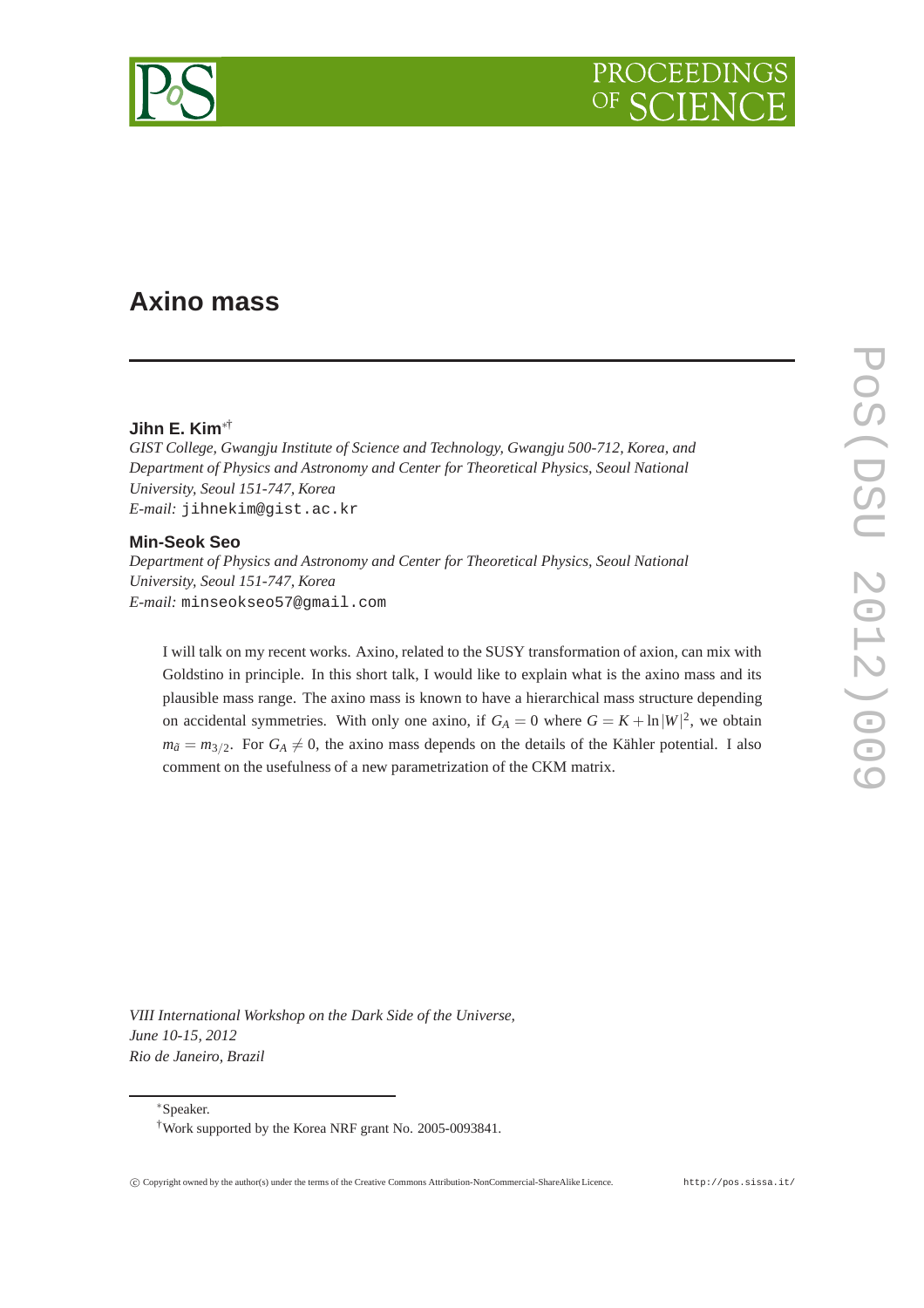## **1. Introduction**

In this talk I will concentrate on the questions, "What is axino?, What is Goldstino?," and "What is the axino mass?"

Dark matter(DM) in the universe is the most looked-for particle(s) in cosmology and at the LHC, and also at low temperature axion search laboratories. The 100 GeV scale weakly interacting massive particle(WIMP) [1] and the 10-1000  $\mu$ eV axion [2] are the most promising DM candidates. In the left-hand side of Fig. 1, we show the cold DM(CDM) axion case [3]. For the WIMP, the idea has been originated from the the heavy neutrino case [4] and pointed out in [5].

For the case of axion, the axion potential is very flat for a large axion decay constant compared to that of a small axion decay constant, and the minimum is at the CP conserving point in the effective theory of QCD. [Note, however, that if the weak CP violation is considered, then the minimum point is shifted a bit but far below the current experimental limit on  $\overline{\theta}$ . In the evolving universe, at some temperature, say  $T_1$ , the classical axion field  $\langle a \rangle$ starts to roll down to end at the CP conserving point sufficiently closely. This analysis constrains the axion decay constant  $f_a$ (upper bound) and the initial VEV  $f_1 \equiv \langle a \rangle$  of *a* at temperature  $T_1$ . The recent study [6] in the  $\theta_1 \equiv f_1/f_a$  versus  $f_a$  plane is shown in the right-hand side of Fig. 1.



**Figure 1:** The axion energy density curves [3, 6].

Both the WIMP CDM and axion CDM contribute to the galaxy formation, and hence the naive N-body simulation cannot distinguish the WIMP or the axion formation of galaxies. In this regard, we point out the tidal torque theory in the case of axion CDM when the axions go through the Bose-Einstein condensation(BEC) before the formation era of galaxies [7]. For the case of BEC, there can exist a net overall rotation via BEC, because in the lowest energy state all axions fall with the same angular momentum. On the other hand, WIMPs have an irrotational velocity field.

Two most persuasive reasons toward the very light axion are its solution of the strong CP problem and its role in the galaxy formation. The other most conspicuous problem, the TeV scale scalar mass problem, proposes supersymmetry(SUSY) as its solution. Thus, the obvious combined solution for the strong CP problem and the scalar mass problem needs supersymmetrization of an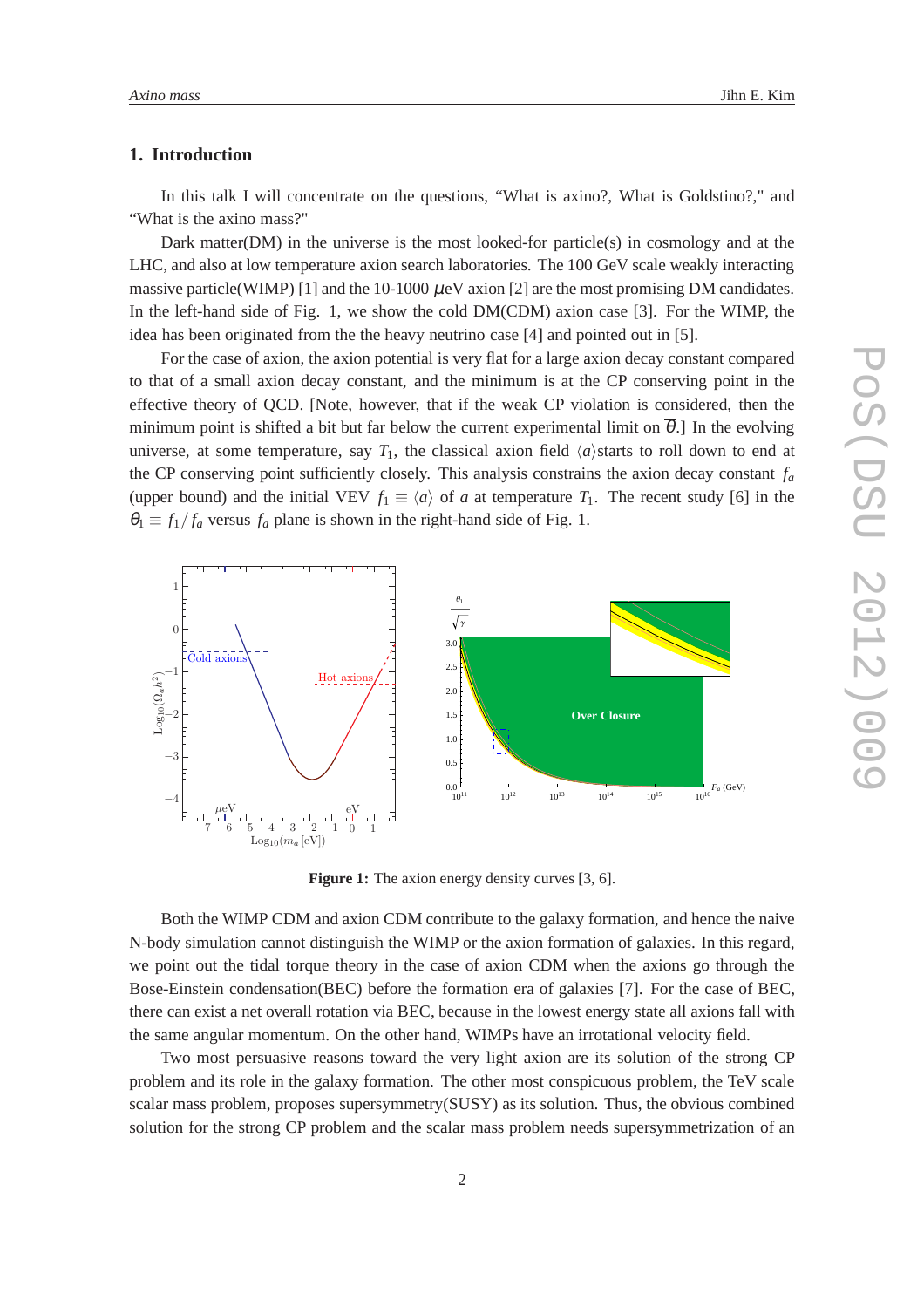The axino mass has been considered for the case with an accidental symmetry [15], in plausible SUGRA models [16], and most recently in a general framework taking into account the axinogravitino mixing [17].

#### **2. The PQ symmetry in supergravity**

The axion in the spontaneously broken PQ is parametrized by

$$
f_a e^{ia/f_a} = \sum_i v_i e^{ia_i/f_i}
$$
 (2.1)

which is  $a \propto \sum_i v_i e^{ia_i/f_i}$  in the small field approximation. Our question is, "With SUSY, how can we define the pseudo scalar *a* in a spontaneously broken PQ symmetry? Or more generally, in a spontaneously broken global symmetry?" For this, it is customary to parametrise the SUSY breaking with the PQ symmetry. The prototype form is [18],

$$
W = Z_1(S_1S_2 - f_1^2) + Z_2(S_1S_2 - f_2^2), \text{ with } f_1 \neq f_2,
$$
\n(2.2)

where the chiral superfields are  $Z_1$ ,  $Z_2$ ,  $S_1$ , and  $S_2$ . The axion superfield *A* is composed of *axion a*, *saxion s*, and *axino a*˜,

$$
A = \frac{1}{\sqrt{2}}(s + ia) + \sqrt{2}\tilde{a}\,\vartheta + F_A\vartheta^2\tag{2.3}
$$

where  $F_A$  is auxiliary field and is not treated as an independent field. In other words,  $F_A$  is expressible in terms of dynamical fields. In SUGRA, we need the Kähler potential *K* and the potential *V* which is a function of chiral scalar fields  $\phi_i$  and superfields  $\Phi_i \ni \phi_i$ ,

$$
K = \sum_{I,J} \sum_{i,j} f_I(\phi_i) g_J(\phi_j) + \text{h.c.} + \cdots, \ V = \left( \sum_{A,B} \sum_{i,j} \int d^2 \vartheta d^2 \overline{\vartheta} p_A(\Phi_i) q_B(\overline{\Phi}_j) + \text{h.c.} \right) + \cdots (2.4)
$$

The question is how we write the field *A* in *W* and *K*. If the PQ symmetry is linearly realized, *A* must come from a combination of chiral fields. In Eq. (2.1), the axion field appears in the exponent in the linear realization, *i.e.* as the phases of the PQ charge nonzero fields. In Fig. 2, we show how the axion field shifts under the PQ transformation. So, the  $\vartheta^0$  component of *A* cannot be a radial field. Thus, there is a need to introduce the radial field corresponding to *A*. Let us call the radial fields as  $\varphi$  type fields. For example, the radial field corresponding to A,  $\varphi_A$ , is composed of two real fields  $\rho_{\perp}$  and Im $\varphi_A$ . So is any radial field corresponding to the phase shift *i*:  $\varphi_i$ . Their VEVs are  $\langle \phi_A \rangle = V_a$  and  $\langle \phi_i \rangle = v_i$ . Also,  $\vartheta^0$  component of *A* is composed of two real fields *s* and *a*, and its VEV is defined to be vanishing  $\langle A \rangle = 0$ . The axion decay constant is the VEV of the radial field  $\varphi_A$ .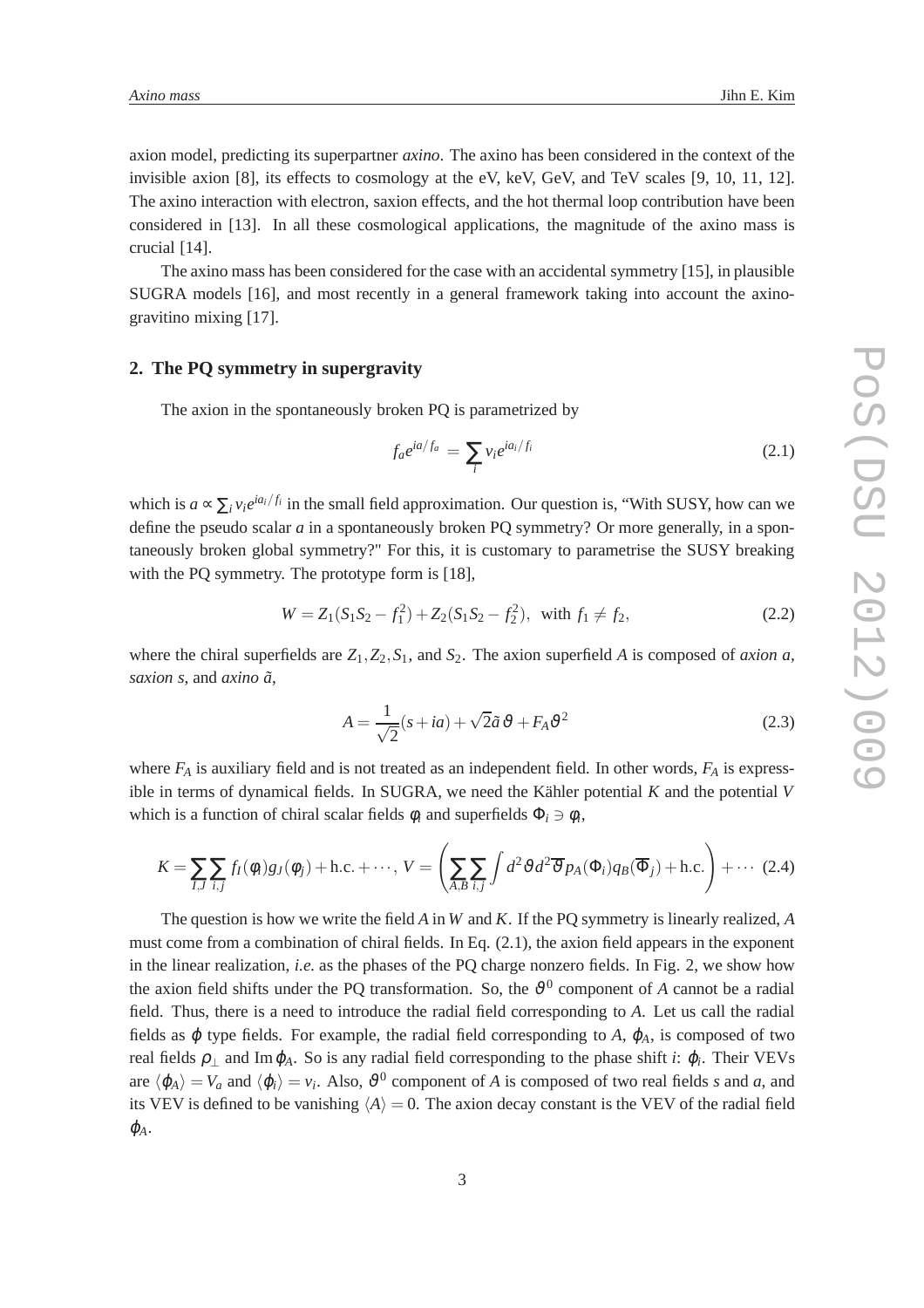

**Figure 2:** The phase shift of the PQ charged field along the blue valley. In the left figure, it is the valley of the Mexican hat, separated by the axion domain wall number  $N_{\rm DW}=3$ . The radial field  $\varphi_A$  is not the real  $\vartheta^0$ part of axion superfield *A*. In the right figure, the shift is shown for  $N_{DW} = 4$  [19, 17].

Thus, the SUSY generalization of Eq. (2.1) is

$$
\Gamma_a \varphi_a e^{A/f_a} = \sum_i \frac{v_i}{V_a} \Gamma_i \varphi_i e^{A/f_a}
$$
\n(2.5)

where  $\Gamma$ 's are the PQ charges of the chiral fields, and  $\varphi_i$  appears as the coefficient outside the exponent.

The model-independent axion in superstring models is combined with the dilaton to make a supermultiplet [20],  $D = \frac{1}{a^2}$  $\frac{1}{g^2}+i\frac{a_{Ml}}{8\pi M}$  $\frac{a_{ML}}{8\pi M_P}$  → *s* +  $\frac{f_{ML}}{8\pi}e^{ia_{ML}/f_{ML}}$ , where  $f_{ML} \sim 10^{16}$  GeV [21], and  $\langle s \rangle \simeq$  $2M_P$  is not the  $\varphi$  type field. Because the corresponding U(1) is gauged,  $a_{MI}$  is absorbed to the U(1) gauge boson, and the U(1) symmetry remains as a global PQ symmetry below the scale *fMI*. Since this anomalous model-independent axion is given as a nonlinear form in string models, there is no accompanying  $\varphi$  type field. Below  $f_{MI}$ , the resulting pseudo-Goldstone boson will accompany a  $\varphi$ type field. Probably, this model independent axion is the only place for the axion not accompanying its  $\varphi$  type field in SUGRA axion models. Maybe, supersymmetrization of composite axion models [22] encounter a similar situation.

## **3. Goldstino, axion and axino**

The axion component is defined in Eq. (2.5). So, whatever the non-vanishing PQ charge carrying F-terms are, the axion is properly defined only by the PQ charge carrying  $\vartheta^0$  terms. However, the nonvanishing F-terms define the Goldstino component.

When fields carrying the PQ charges develop VEVs, the PQ symmetry is broken. When fields develop F-terms, SUSY is broken. In addition, if the F-term carries the nonvanishing PQ charge, then the PQ symmetry is also broken. However, the F-term is auxiliary, and hence the PQ symmetry breaking can only be discussed in terms of coefficient fields of  $\vartheta^0$  component of *A*. This can be most succinctly presented with the following *W* and *K*, suppressing the coupling constants,

$$
W = X_1 X_2 X + H_u H_d \overline{X} + M X \overline{X}, \quad K = \frac{H_u H_d}{M_P} X^*,
$$

which allow the PQ charges of the fields as,  $\Gamma(H_u) = 1, \Gamma(H_d) = 1, \Gamma(X_1) = -1, \Gamma(X_2) = -1, \Gamma(X) = -1$ 2, and  $\Gamma(\overline{X}) = -2$ . The Giudice-Masiero mechanism [23] uses  $F^*$ -term of  $X^*$  in  $K$  with  $\mu_{GM} =$ 1  $\frac{1}{M_P}F_X^* = \frac{1}{M_P}$ *M<sup>P</sup>*  $\frac{\partial W}{\partial X} = \frac{X_1 X_2}{M_P}$  $\frac{M_1X_2}{M_P}$ . On the other hand, the Kim-Nilles employs the PQ invariant nonrenormalizable term  $W = \frac{X_1 X_2}{M_P}$  $\frac{X_1 X_2}{M_P} H_u H_d$ , leading to  $\mu_{\text{GM}} = \frac{X_1 X_2}{M_P}$  $\frac{M_1X_2}{M_P}$  [24]. In the left figure of Fig. 3, the relevant Feynman diagram is shown. Thus, in the full theory, they must give the same or similar results. For the effective electroweak(EW) scale interaction, we need not consider the F-term for the global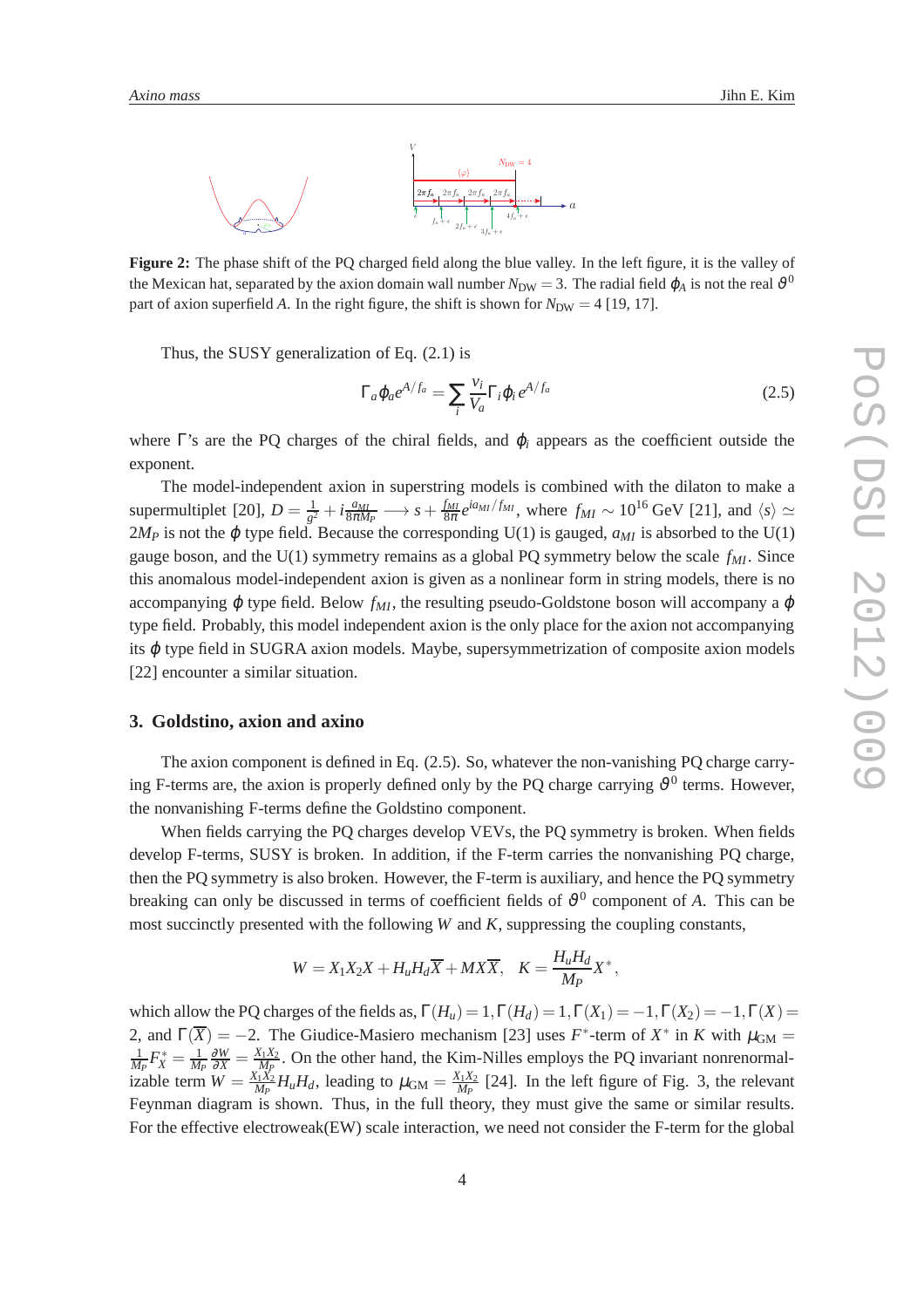

**Figure 3:** The axino and Goldstino. In the left figure, the Kim-Nilles mechanism is shown as superpotential terms. In the right figure, the origin of axion and Goldstino are shown.



**Figure 4:** The  $F^A \neq 0$  (gravity mediation) and gaugino (gauge mediation) contributions to the axino mass.

symmetry breaking. Recently, supersymmetric axion models got a lot of interest in view of the recent LHC data [25].

Supersymmetry is spontaneously broken when the potential has nonzero VEV,  $\langle V \rangle = \sum_i F^i F_i >$ 0 where  $F^i \equiv K^{i\bar{j}}F_{\bar{j}}$ . Then, there should be a massless fermion, Goldstino. In supergravity, it is absorbed to the longitudinal component of gravitino  $\psi_{\mu}$  through the super-Higgs mechanism. The Goldstino superfield, to which Goldstino belongs, can be defined by  $Z = \sum_i \frac{F^i}{F}$  $\frac{F^i}{F}X_i$ , where  $F =$  $\sqrt{\sum_i F^i F_i}$  which becomes the F-term of *Z*. Among  $X_i$ , the axion superfield is defined by the PQ charges of *X<sup>i</sup>* . All the other chiral fields orthogonal to *A* are called *coaxino* directions as shown in the right figure of Fig. 3. Then, we can consider two cases in which the axion superfield *A* allows: (1)  $F_A \neq 0$ , or (2)  $F_A = 0$ , but  $F^A \neq 0$  from Kähler mixing with other SUSY breaking fields. In any case,  $F^A \neq 0$  which is shown in the left figure of Fig. 4. Definition of axion *a* can be given without an ambiguity as shown in the lower-left corner of the left figure of Fig. 4. If all the Planck scale related contributions are not important, such as in the GMSB scenario, the gaugino mass contribution dominates. For the KSVZ axion, the gaugino contribution to axino mass is shown in the right figure of Fig. 4. Anomaly mediation can contribute too near the Planck scale, but it is subdominant to the gravity mediation contribution. So axino mass is parametrized as

$$
m_{\tilde{a}} = \left(\xi_{\text{goldstino}} + \sum_{I = \text{terms in } W} \xi_I^{\text{anom}}\right) m_{3/2} + \sum_{a = \text{gaugino}} \xi_a m_{1/2, a}.\tag{3.1}
$$

## **4. Axino mass**

Definition of Goldstino  $\tilde{Z}$  can be given without an ambiguity as shown in the upper-right corner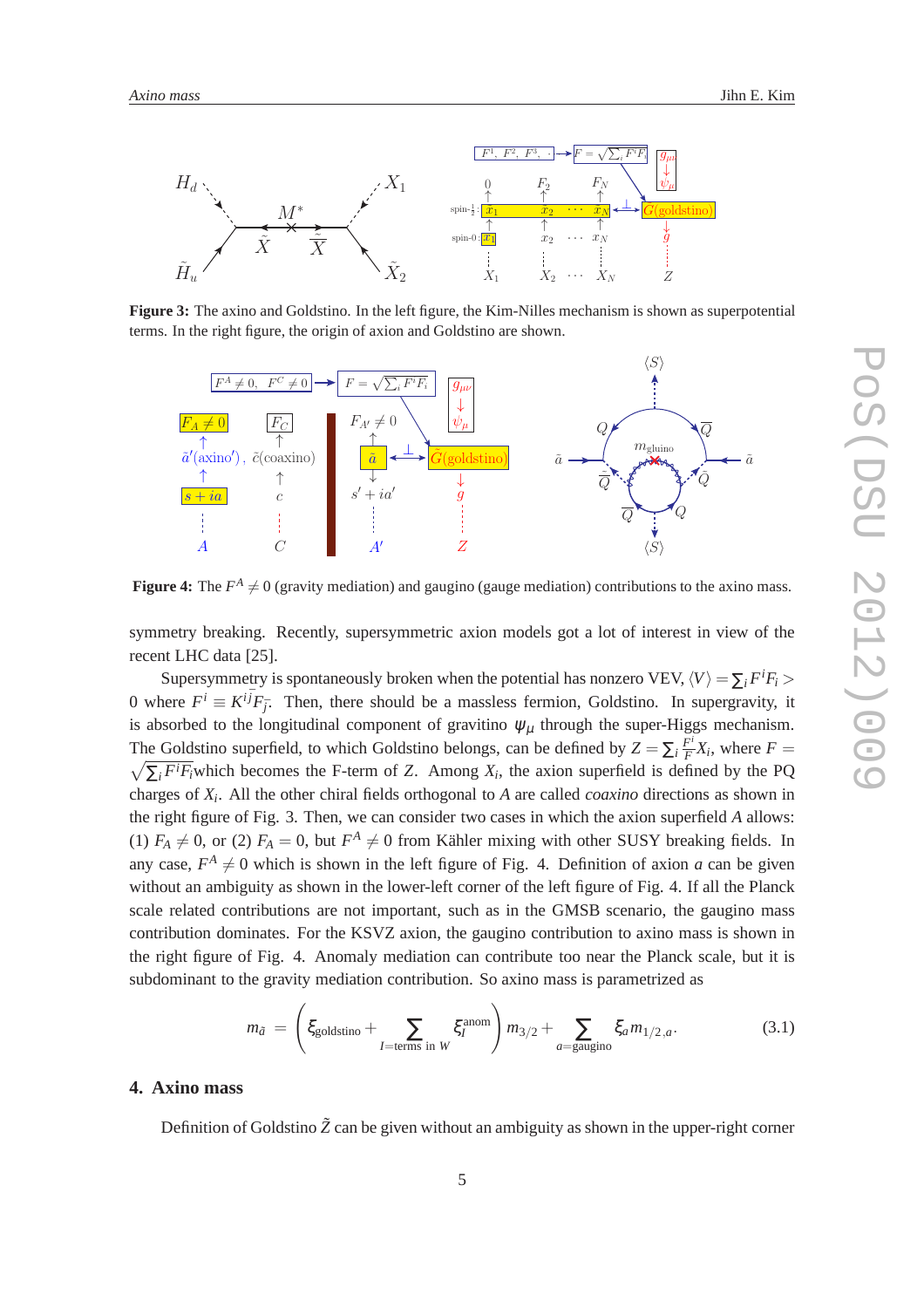| Model             | $S_2$ | $Q_L$ | $Q_R$   $H_d$ | $H_u$ |  |  |
|-------------------|-------|-------|---------------|-------|--|--|
| KSVZ              |       |       |               |       |  |  |
| DFSZ <sup>1</sup> | $-1$  |       |               |       |  |  |

**Table 1:** The PQ charge assignment *Q.*  $Q_L$  and  $\overline{Q}_R$  denote new heavy quark multiplets.

in the left figure of Fig. 4. But, axino  $\tilde{a}$  is defined such that it belongs to a subset of  $\tilde{a} \perp \tilde{z}$  if there are many coaxinos. Therefore, there is no reason that  $\tilde{a}$  is the  $\vartheta^1$  component of *a*.

In [15], the possiblility of keV axino was discussed in case the superpotential has an *accidental symmetry*. The keV [10] and even eV [9] range axino masses are possible with some accidental symmetries. The accidental symmetries may forbid the leading order masses of the scales  $m_{3/2}$  and  $m_{1/2,a}$ .

In the gravity mediation scenario,  $m_{3/2}$  is a TeV scale and the axino mass depends on the Kähler potential. With the axino-Goldstino mixing, it has been calculated recently in [17].

In the gauge mediation scenario,  $m_{3/2}$  is negligible and the axino-Goldstino mixing does not give a significant contribution. Then, the loops may give the dominant contribution. But the accidental symmetry may forbid diagrams of the form in the right side of Fig. 4. The superpotential may introduce a nonrenormalizable term suppressed by  $M<sub>P</sub>$ , and then the expansion parameter is  $f_a/M_P \sim 10^{-7}$ . Thus, the axino mass diagram of Fig. 4 is further suppressed by  $\sim 10^{-7}$  and we expect 10 GeV $\cdot$  10<sup>-7</sup>  $\simeq$  1 keV. If it is further suppressed, then the estimated axino mass is of order  $10^{-3}$  eV.

## **4.1 Gaugino contribution to the KSVZ axino mass**

In the KSVZ approach, one introduces the heavy quark fields  $Q_L$  and  $Q_R$  in the superpotential as [26],

$$
W_{\text{KSVZ}} = m^3 \Theta e^{A/f_a} + f_Q Q_L \overline{Q}_R \varphi e^{A/f_a}.
$$
 (4.1)

The PQ symmetry is given near the  $\varepsilon$  point in the right figure of Fig. 2, with  $\Gamma(Q_L) = -1/2$ ,  $\Gamma(Q_R) =$  $-1/2$ , and  $\Gamma(X) = 1$ . Near  $\varepsilon$ , there is no  $\varphi$  type field. But near  $N_{DW}$ ,  $\overline{Q}_L$  and  $Q_R$  are not of the  $\varphi$ type, only *X* is a  $\varphi$  type field, and *Q* obtains the heavy quark mass  $m_Q = f_Q \langle \varphi(X) \rangle$ .

It can be rephrased as follows. After integrating out heavy scalars by  $\varphi = f_a$ , for the heavy quark interaction with *A* we have  $m_Q Q_L \overline{Q}_R e^{A/f_a}$ . Technically, we loose the PQ quantum number information of heavy quarks since they do not have a  $\varphi$  type component but only the phase dependence by the original PQ charges. These phases can be rotated away by redefining the phases of  $Q_L$  and  $Q_R$ . This heavy quark interaction with *A* generates the two loop mass of order 10 GeV as shown in the right-hand side figure of Fig. 4.

#### **4.2 Gaugino contribution to the DFSZ axino mass**

In the DFSZ framework, the  $SU(2)_L\times U(1)_Y$  Higgs doublets carry PQ charges and thus the light quarks are also charged under  $U(1)_{PQ}$  [27]. The charge assignment is shown in Table 1. So, the superpotential is written as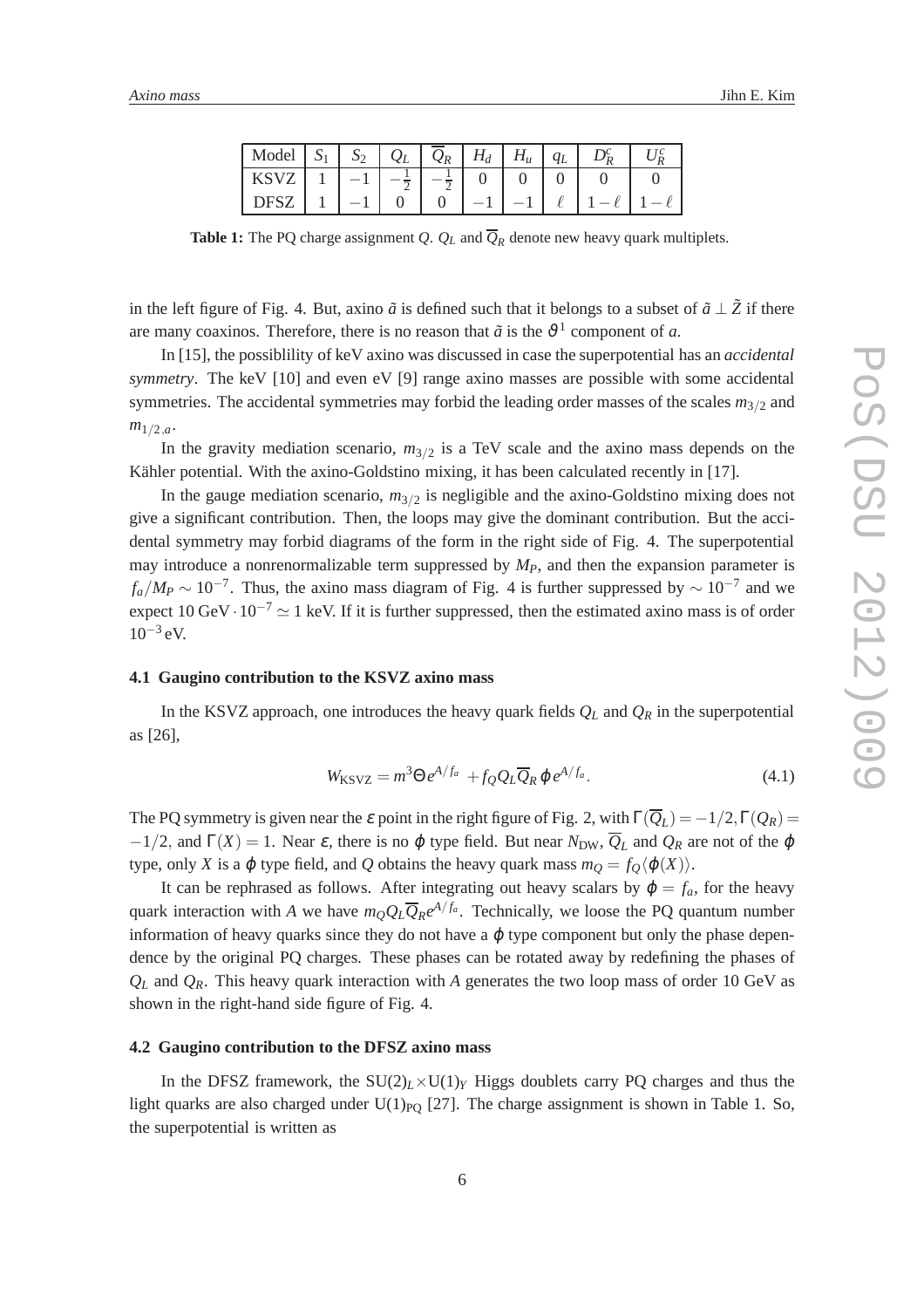$$
W_{\text{DFSZ}} = W_{\text{PQ}} + \frac{f_s}{M_P} S_1^2 H_d H_u, \tag{4.2}
$$

where  $H_d H_u \equiv \varepsilon_{\alpha\beta} H_d^{\alpha} H_u^{\beta}$ . Integrating out  $S_1$ , we have

$$
W_{\text{DFSZ}} = \mu e^{2A/f_a} \varphi(H_d) \varphi(H_u) e^{-2A/f_a}
$$
\n(4.3)

$$
+ f_u q_L e^{\ell \theta} u_R^c e^{(1-\ell)\theta} \varphi(H_u) e^{-A/f_a} + f_d q_L e^{\ell \theta} d_R^c e^{(1-\ell)\theta} \varphi(H_d) e^{-A/f_a}.
$$
 (4.4)

For the quarks, they do not contain the  $\varphi$  type fields since they do not contribute to  $V_a^2$  of Eq. (2.5) and their phase is just a phase parameter  $\theta$ . This  $\theta$  can be removed by redefining the phases of quarks, and we obtain

$$
W_{\text{DFSZ}} = \mu \frac{v_u v_d}{2} + (m_t t_L t_R^c + m_b b_L b_R^c + \cdots) e^{A/f_a}
$$
(4.5)

## **5. Gravity mediation, axino-Goldstino mixing, and axino mass**

In the Higgs mechanism, after the gauge symmetry is broken, there appears the exactly massless longitudinal component of the gauge boson. There exists the massless pseudoscalar direction in the mass matrix of pseudoscalar fields. In the super-Higgs mechanism, correspondingly there appears the exactly massless spin- $\frac{1}{2}$  direction, the *Goldstino* direction, which is absorbed to the spin- $\frac{3}{2}$  gravitino to render it mass  $m_{3/2}$ . So, the mass matrix for the spin- $\frac{1}{2}$  chiral fields has the  $m = 0$  direction which is interpreted as the Goldstino direction.

The PQ symmetry must be respected in *W* and *K*. In *W*, we assumed that the PQ symmetry is linearly realized. In the Kähler potential, complex scalar fields  $\phi_i$  and their complex conjugates  $\phi_i^*$ appear. The axion superfields *A* appear in the exponent. Therefore, the exponent must not involve *a* explicitly, *i.e. K* contains only the *A* function of the form  $A + A^*$ .

If the gravity mediation dominates, then the axino mass is of order  $m_{3/2}$ . Without the axino-Goldstino mixing in the Kähler potential, the axino direction is the same as that of axion and the superpotential determines the axino mass. It means that axino mass arises from loop diagrams as in Fig. 4. Therefore, without the axino-Goldstino mixing in the Kähler potential, axino mass is not going to be larger than 10 GeV. Thus, a very heavy axino mass is possible only if there is a significant *A*−*Z* mixing in the Kähler potential.

Chun and Lukas studied axino with the minimal Kähler form [16]. Here we go beyond the minimal Kähler form, work with the PQ symmetry realized in the Nambu-Goldstone manner, and include the effects of F-terms of the PQ charged fields which affect the axino component.

The lowest order terms in the Kähler potential with some mixing with SUSY breaking coaxino *C* are

$$
K = \frac{1}{2}(A + A^*)^2 + \varepsilon (A + A^*)(C + C^*) + CC^* + M(A + A^*).
$$
\n(5.1)

The SUSY breaking is parametrized by an auxilliary holomorphic constant  $\Theta$ ,  $\Theta = 1 + m<sub>S</sub> \vartheta^2$ . If there are coaxions then the superpotential can be taken as  $W(C) = \frac{C^4}{M}$  $\frac{C^4}{M_P}$ ⊖ + ···, with  $\langle W(C) \rangle = M^3$  ∼  $(10^{13} \text{ GeV})^3$ .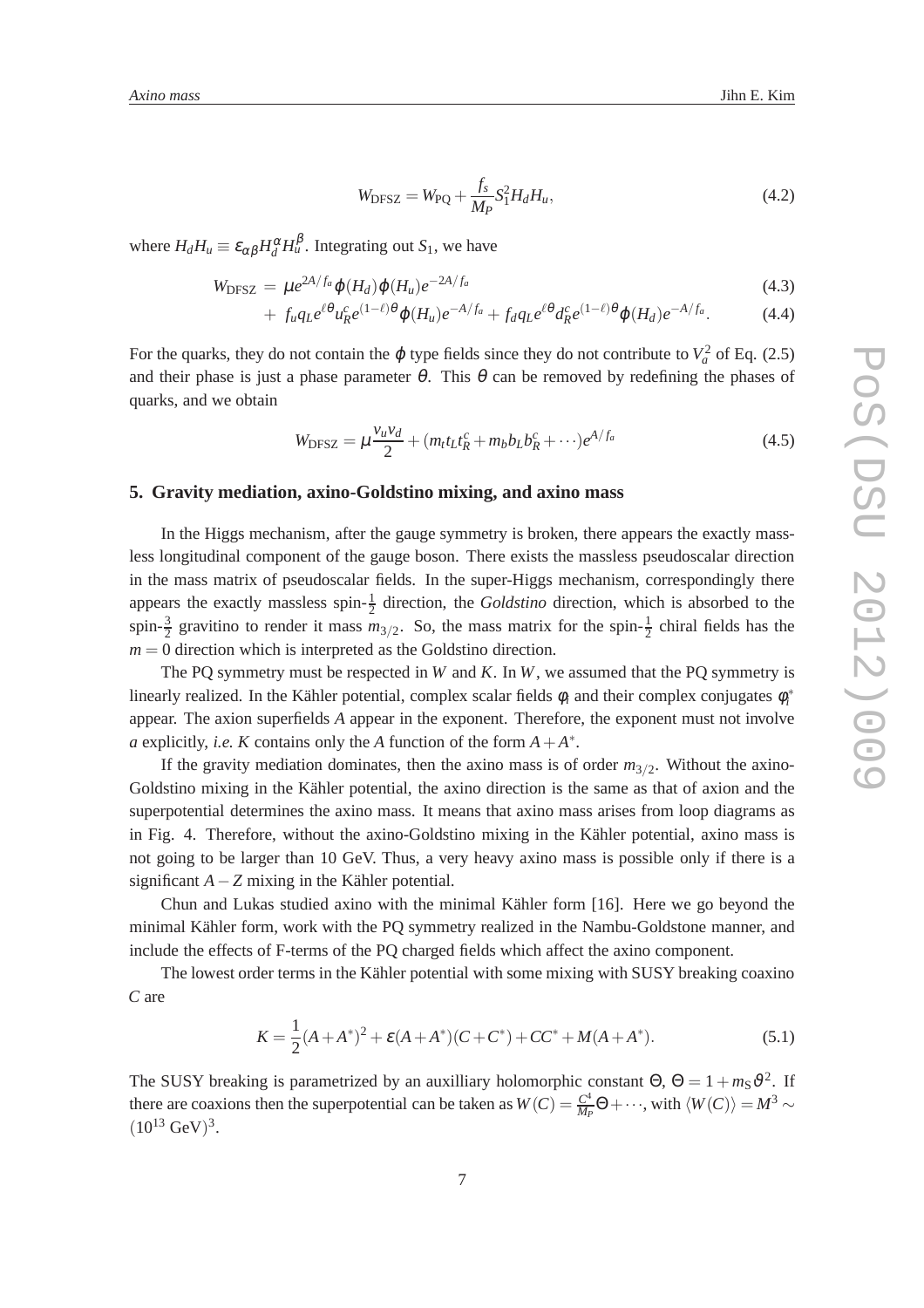The simplest case for axino-Goldstino mixing is for one co-axino case, just the Goldstino. Then we consider a  $2 \times 2$  mass matrix of the chiral spinor fields. Here, we require three plausible conditions:

(*i*) The vanisihing CC condition,

$$
G^{i\bar{j}}G_iG_{\bar{j}} = 3M_P^2,\tag{5.2}
$$

where where  $G = K + M_P^2 \ln|W|^2$ .

(*ii*) The vacuum stabilization condition,

$$
G^{j\bar{k}}G_{\bar{k}}\nabla_i G_j + G_i = 0. \tag{5.3}
$$

(*iii*) For the U(1) invariance condition, we use

$$
K = K(A + A^*, C, C^*)
$$
\n
$$
(5.4)
$$

$$
W = \Theta e^{\alpha A/f_a} W(C). \tag{5.5}
$$

If there are more than one coaxino, we have  $W = W(C) e^{\alpha A/f_a} \times e^{\alpha A_1/f_1} \times \cdots$ . The superpotential in (5.5) preserves the shift symmetry of *A* since in  $G = K + \ln |W|^2$ , the  $|W|^2$  part is read as  $|W|^2 = |W(C)|^2 \Theta e^{\alpha(A+A^*)/f_a}$ .

We considered the axino mass matrix given by

$$
m = m_{3/2} \left[ \nabla_i G_j + \frac{1}{3} G_i G_j \right]
$$
 (5.6)

for two classes of  $\langle C \rangle = 0$  and  $\langle C \rangle \neq 0$  [17].

In Ref. [17], we studied two cases for  $G_A = 0$  and  $G_A \neq 0$  in some detail and found that there is no clear lower bound on the axino ( $\tilde{a} \perp (m = 0 \text{ component})$ ) mass. However, the expression shows the plausible lower limit of  $m_{\tilde{a}} \gtrsim m_{3/2}$ . For example, Case for  $G_A = 0$  and  $G^A \neq 0$  is studied with

$$
K = \frac{1}{2}(A + A^*)^2 + CC^* + \varepsilon (A + A^*)(C + C^*), \quad W = e^{\alpha A/f_a}W(C).
$$
 (5.7)

The reason we can study the case in some detail is that at the quadratic level, the Kähler potential is fixed as given in Eq. (5.7). In this case,  $m_{\tilde{a}} \ge m_{3/2}$ . This simple calculation is in the interaction picture. In addition, kinetic mixing can be taken into account also. Our simple result is that the axino mass is of order the gravitino mass, and probably larger than the gravitino mass. This detail study is for the one coaxino case. Many coaxinos can be different from this result.

#### **6. A new simple parametrization of the CKM matrix**

The discussion on the strong CP is not separable from the discussion of the weak CP violation [3]. Recently, it has been pointed out that a new parametrization of the CKM matrix  $V_{CKM}$  ( $\equiv$ *V* below) with one row (or column) real is very useful to scrutinize the physical effects of the weak CP violation. Then, the elements of the determinant directly give the weak CP phase [28].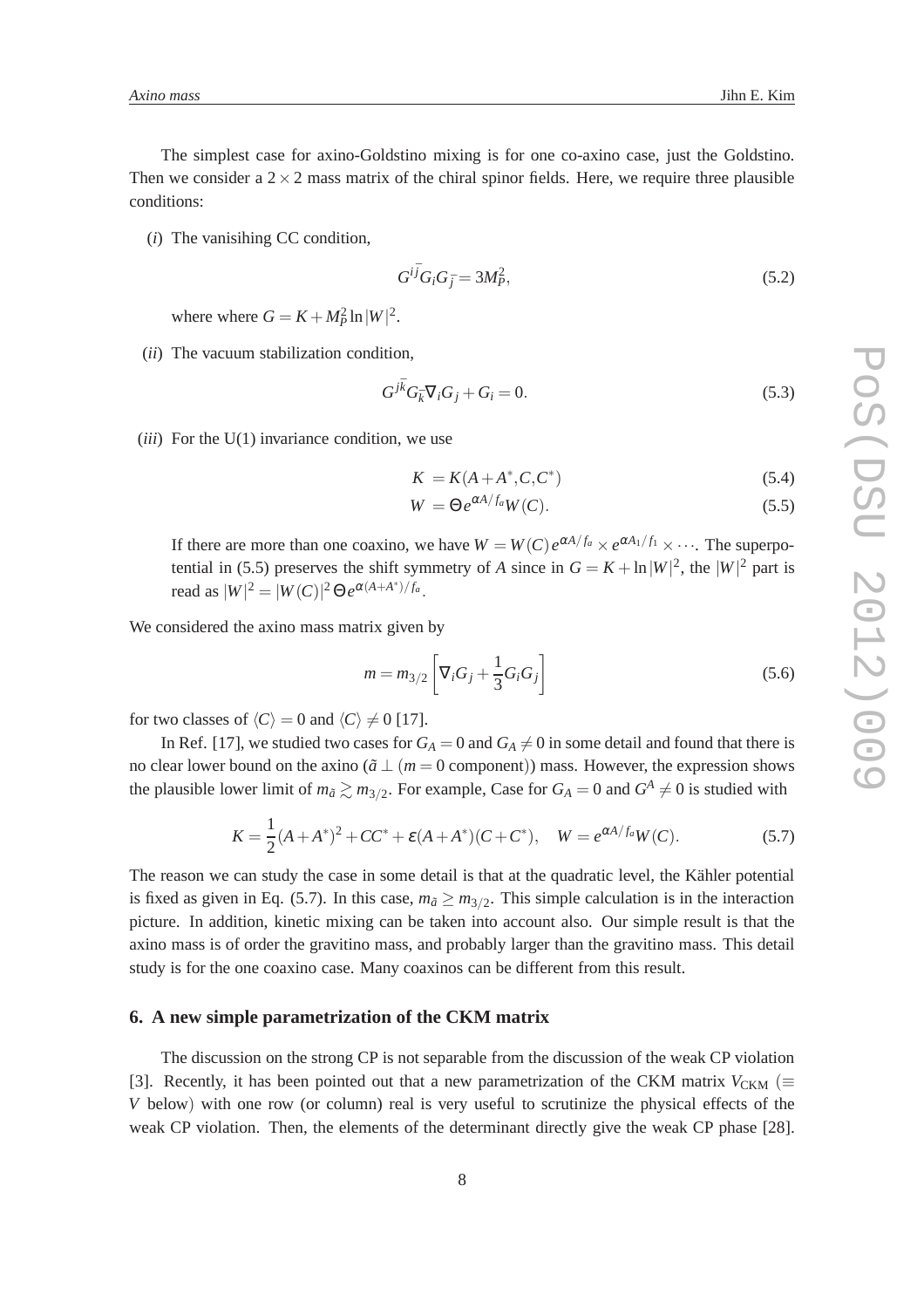*Axino mass* Jihn E. Kim

The physical significance of the weak CP violation is given by the Jarlskog determinant which is a product of two elements of *V* and two elements of  $V^*$  of the CKM matrix, e.g. of the type  $V_{12}V_{23}V_{13}^*V_{22}^*$ . This Jarlskog determinant is just twice the area of the Jarlskog triangle. In Ref. [30], we have shown that one easily obtains the Jarlskog determinant from *V*. For example, the Jarlskog determinant *J* is the imaginary part of the product of the skew diagonal elements,  $J =$ |Im*V*13*V*22*V*31|. To relate the product of four elements of *V* and *V* ∗ to a product of three elements of *V* can be proved as follows.

If the determinant of *V* is real, we have  $1 = V_{11}V_{22}V_{33} - V_{11}V_{23}V_{32} + V_{12}V_{23}V_{31} - V_{12}V_{21}V_{33} +$  $V_{13}V_{21}V_{32} - V_{13}V_{22}V_{31}$ . Multiplying  $V_{13}^*V_{22}^*V_{31}^*$  on both sides, we obain

$$
V_{13}^* V_{22}^* V_{31}^* = |V_{22}|^2 V_{11} V_{33} V_{13}^* V_{31}^* - V_{11} V_{23} V_{32} V_{13}^* V_{31}^* V_{22}^* + |V_{31}|^2 V_{12} V_{23} V_{13}^* V_{22}^*
$$
  
-
$$
V_{12} V_{21} V_{33} V_{13}^* V_{31}^* V_{22}^* + |V_{13}|^2 V_{21} V_{32} V_{31}^* V_{22}^* - |V_{13} V_{22} V_{31}|^2.
$$
 (6.1)

We will show that the imaginary part of the left-hand side (LHS) of Eq. (6.1), *i.e.*  $\lim V_{31}V_{22}V_{13}$ , is the Jarlskog determinant *J*. Firstly, consider the second term on the right-hand side (RHS),  $-V_{11}V_{23}V_{32}V_{13}^*V_{31}^*V_{22}^*$ . It contains a factor  $V_{32}V_{22}^*$ , which is equal to  $-V_{31}V_{21}^* - V_{33}V_{23}^*$  by the unitarity of *V*. Then,  $-V_{11}V_{23}V_{32}V_{13}^*V_{31}^*V_{22}^* = V_{11}V_{23}V_{13}^*V_{21}^*|V_{31}|^2 + V_{11}V_{33}V_{13}^*V_{31}^*|V_{23}|^2$ . Especially, the second term  $V_{11}V_{33}V_{13}^*V_{31}^*|V_{23}|^2$  combines with the first term of Eq. (6.1),  $|V_{22}^2|V_{11}V_{33}V_{13}^*V_{31}^*$ , to make  $(1 - |V_{21}|^2) V_{11} V_{33} V_{13}^* V_{31}^*$ . Second, note that the fourth term on the RHS of Eq. (6.1),  $-V_{12}V_{21}V_{33}V_{13}^*V_{31}^*V_{22}^*$  containing the factor  $V_{33}V_{31}^* = -V_{23}V_{21}^* - V_{13}V_{11}^*$ . These are used to show [30]

$$
V_{13}^* V_{22}^* V_{31}^* = (1 - |V_{21}|^2) V_{11} V_{33} V_{13}^* V_{31}^* + V_{11} V_{23} V_{13}^* V_{21}^* |V_{31}|^2 + (1 - |V_{11}|^2) V_{12} V_{23} V_{13}^* V_{22}^*
$$
  
+ 
$$
|V_{13}|^2 (V_{12} V_{21} V_{11}^* V_{22}^* + V_{21} V_{32} V_{31}^* V_{22}^*) - |V_{13} V_{22} V_{31}|^2.
$$
 (6.2)

Let the imaginary part of  $V_{11}V_{33}V_{13}^*V_{31}^*$  be *J*. From  $V_{11}^*V_{13} + V_{21}^*V_{23} + V_{31}^*V_{33} = 0$ , we have  $|V_{11}|^2|V_{13}|^2$  $+V_{11}V_{23}V_{13}^*V_{21}^* + V_{11}V_{33}V_{13}^*V_{31}^* = 0$ ; so the imaginary part of  $V_{11}V_{23}V_{13}^*V_{21}^*$  is  $-J$ . From  $V_{11}V_{31}^* +$  $V_{12}V_{32}^* + V_{13}V_{33}^* = 0$ , we have  $V_{11}V_{33}V_{13}^*V_{31}^* + V_{12}V_{33}V_{32}^*V_{13}^* + |V_{13}^*V_{33}|^2 = 0$ . And, from  $V_{12}^*V_{13}$  +  $V_{22}^* V_{23} + V_{32}^* V_{33} = 0$ , we have  $V_{12} V_{33} V_{32}^* V_{13}^* + V_{12} V_{23} V_{22}^* V_{13}^* + |V_{12}^* V_{13}|^2 = 0$ . These two combine to show that the imaginary part of  $V_{12}V_{23}V_{22}^*V_{13}^*$  is *J*. On the other hand, from  $V_{11}^*V_{12} + V_{21}^*V_{22} +$  $V_{31}^*V_{32} = 0$ , we know  $V_{21}V_{32}V_{22}^*V_{31}^* + V_{12}V_{21}V_{11}^*V_{22}^* + |V_{21}^*V_{22}| = 0$ ; a similar argument applies to the vanishing imaginary part of  $(V_{21}V_{32}V_{22}^*V_{31}^* + V_{12}V_{21}V_{11}^*V_{22}^*)$ . Thus, the imaginary part of the RHS of Eq. (6.2) is  $[(1 - |V_{21}|^2) - |V_{31}|^2 + (1 - |V_{11}|^2)]J = J$ .

We can argue that the maximality of the weak CP violation is a physical statement. The physical magnitude of the weak CP violation is given by the area of the Jarlskog triangle. For any Jarlskog triangle, the area is the same. With the  $\lambda = \sin \theta_C$  expansion, the area of the Jarlskog



**Figure 5:** The Jarlskog triangle. This triangle is for two long sides of  $O(\lambda)$ . Rotating the  $O(\lambda^5)$  side (the red arrow), the CP phase  $\delta$  changes.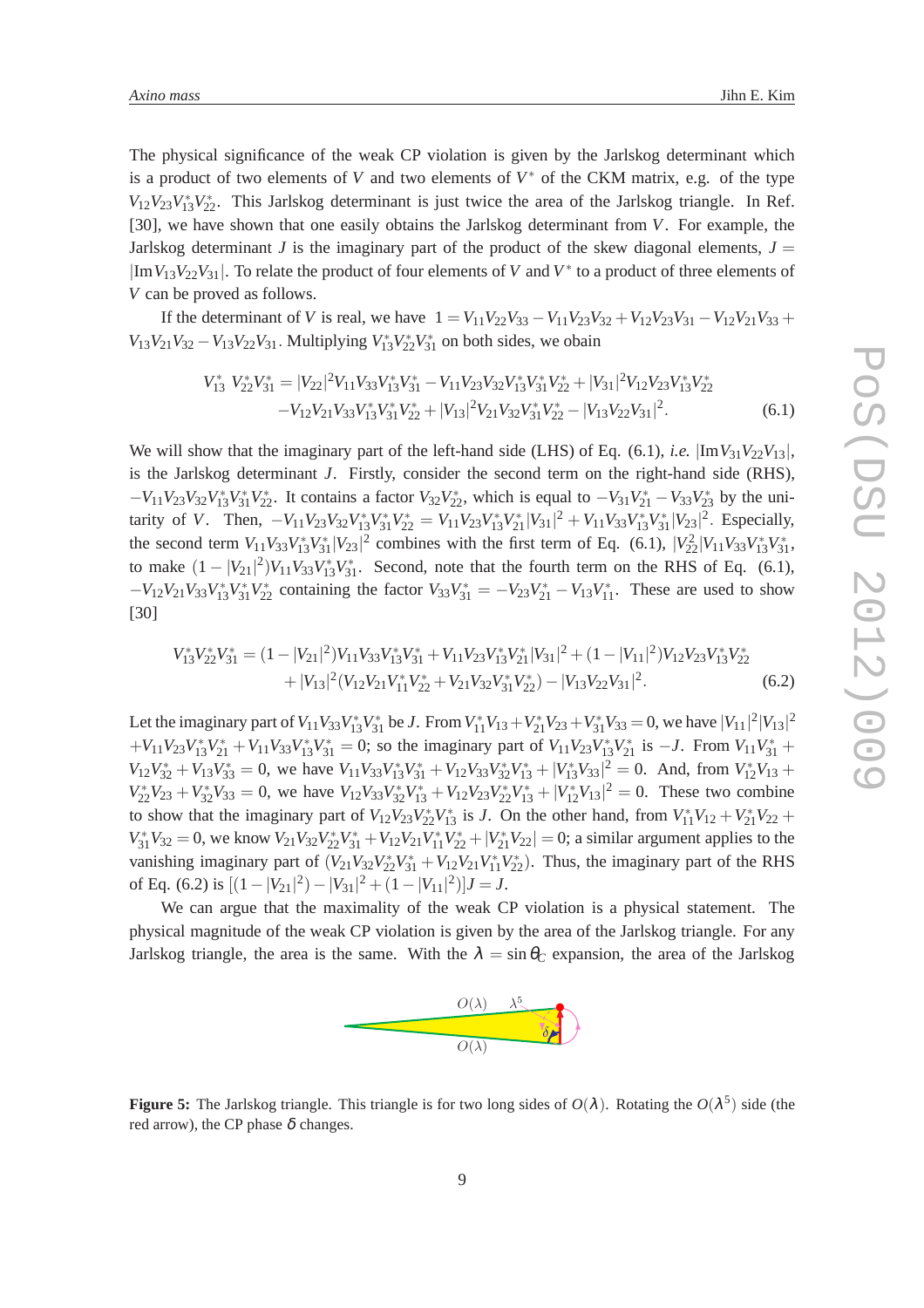triangle is of order  $\lambda^6$ . In Fig. 5, we show the triangle with two long sides of order  $\lambda$ . Rotating the  $O(\lambda^5)$  side (the red arrow of Fig. 5), the CP phase  $\delta$  and also the area change. The magnitude of the Jalskog determinant is  $J \simeq \lambda^6 |V_{13}V_{31}/\lambda^6| \sin \delta$ . From Fig. 5, we note that the area is maximum for  $\delta \simeq \frac{\pi}{2}$ , and the maximality  $\delta = \frac{\pi}{2}$  is a physical statement. The maximal CP violation can be modeled as recently shown in [31].

## **7. Conclusion**

Our result for the axino mass is: (1) Axino mass can take any value depending on the axion model and SUSY breaking scheme, and (2) We prefer the case for a heavier axino mass compared to the gravitino mass in the gravity mediation. After properly defining the Goldstino and axion multiplets, we presented our discussion on the axino mass in the most general framework. For only two light superfields of Goldstino and axino, we obtain for  $G_A = 0$  where  $G = K + \ln|W|^2$ ,  $m_{\tilde{a}} = m_{3/2}$  with the axino-gravitino mixing parameter  $\varepsilon$  in the Kähler potential. For  $G_A \neq 0$ , we showed that the axino mass depends on the details of the Kähler potential. But there is another parameter proportional to the gaugino masses, and we can take a wide range of the axino mass for cosmological applications. If the gravity mediation is the dominant one, the axino mass is probably greater than the gravitino mass, but its decay to gravitino is negligible due to the small gravitino coupling. Still, it softens the cosmological gravitino problem [32] somewhat as discussed in Ref. [12, 33].

## **References**

- [1] B. W. Lee and S. Weinberg, *Cosmological lower bound on heavy neutrino masses*, Phys. Rev. Lett. **39** (1977) 165.
- [2] J. Preskill, M. B. wise and F. Wilczek, *Cosmology of the invisible axion*, Phys. Lett. **B120** (1983) 127; L. F. Abbott and P. Sikivie, *A cosmological bound on the invisible axion*, Phys. Lett. **B120** (1983) 133; M. Dine and W. Fischler, *The not so harmless axion*, Phys. Lett. **B120** (1983) 137.
- [3] For a recent review, see, J. E. Kim and G. Carosi, *Axions and the strong CP problem*, Rev. Mod. Phys. **82** (2010) 557 [arXiv: 0807.3125[hep-ph]].
- [4] E. W. Kolb and M. S. Turner, *The Early Universe* (Addison-Wesley Publishing Co., Redwood City, CA, 1990).
- [5] H. Goldberg, *Constraint on the photino mass from cosmology*, Phys. Rev. Lett. **50** (1983) 1419 and *ibid.* **103** (2009) 099905(E).
- [6] K.-J. Bae, J.-H. Huh and J. E. Kim, *Update of axion CDM energy density*, J. Cosm. and Astropart. Phys. **0809** (0) ,05 (2008) [arXiv: 0806.0497].
- [7] P. Sikivie and Q. Yang, *Bose-Einstein condensation of dark matter axions*, Phys. Rev. Lett. **103** (2009) 111301 [arXiv:0901.1106[hep-ph]].
- [8] H. P. Nilles and S. Raby, *Supersymmetry and the strong CP problem*, Nucl. Phys. **B198** (1982) 102; J.-M. Frere and J.-M. Gerard, *Axions and supersymmetry*, Lett. Nuovo Cimento. **37** (1983) 135.
- [9] J. E. Kim, A. Masiero and D. V. Nanopoulos, *Cosmological gravitino decay and regeneration*, Phys. Lett. **B139** (1984) 346; K. J. Bae, E. J. Chun and S. H. Im, *Cosmology of the DFSZ axino*, J. Cosm. and Astropart. Phys. **1203** (2012) 013 [arXiv:1111.5962 [hep-ph]].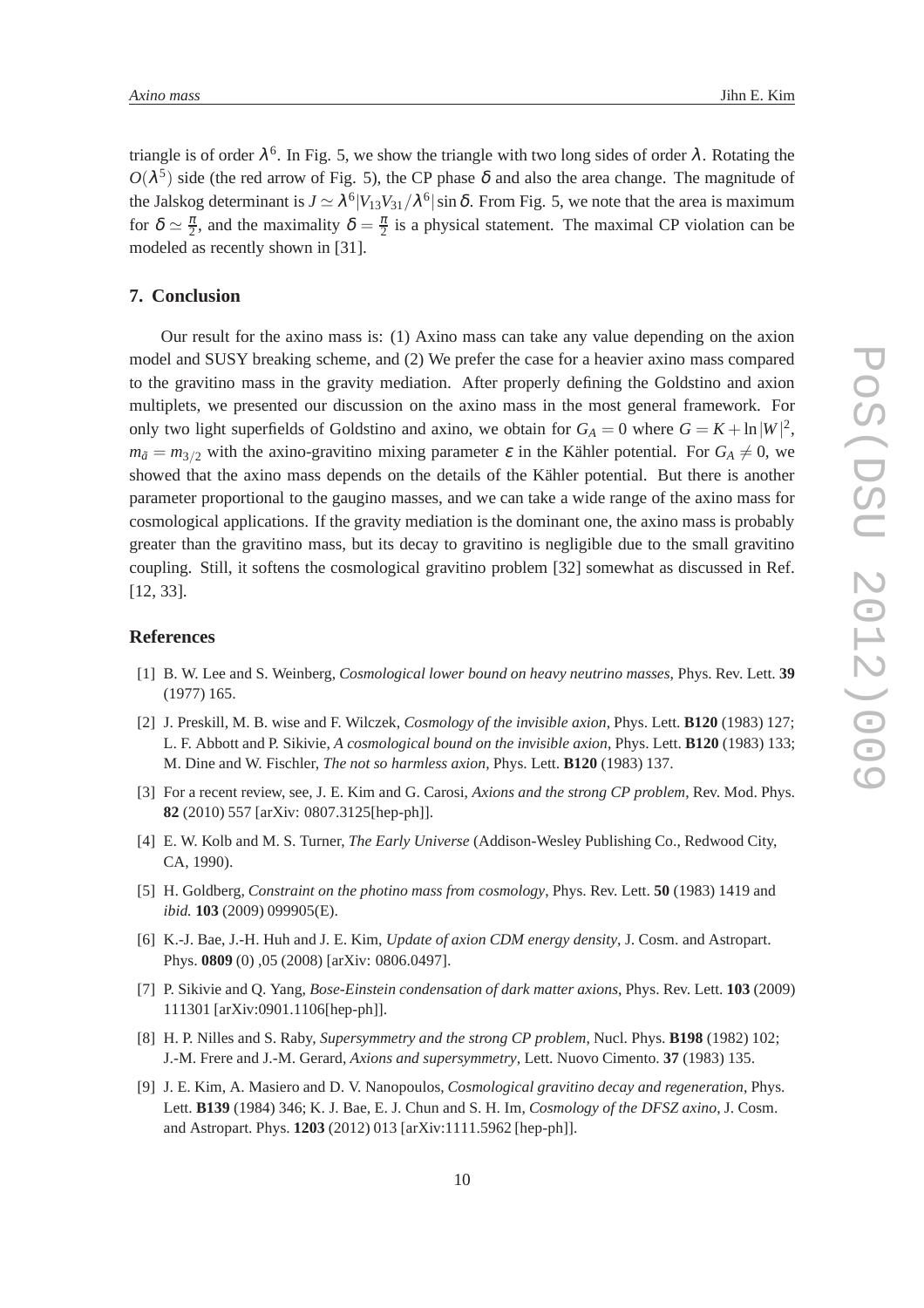- [10] K. Rajagopal, M. S. Turner and F. Wilczek, *Cosmological implications of axinos*, Nucl. Phys. **B358** (447) 1991.
- [11] L. Covi, J. E. Kim and L. Roszkowski, *Axino as cold dark matter*, Phys. Rev. Lett. **82** (1999) 4180; L. Covi, H. B. Kim, J. E. Kim, and L. Roszkowski, *Axinos as dark matter*, J. High Energy Phys. **0105** (2001) 033; L. Covi, L. Roszkowski, and M. Small, *Effects of squark processes on the axino CDM abundance*, J. High Energy Phys. **0207** (2002) 023 [hep-ph/0206119]; L. Covi, L. Roszkowski, R. R. de Austri, and M. Small, *Axino dark matter and the CMSSM*, J. High Energy Phys. **0406** (2004) 003; A. Brandenburg, L. Covi, Hamaguchi, L. Roszkowski, and F. D. Steffen, *Signatures of axinos and gravitinos at colliders*, Phys. Lett. **B617** (2005) 99 [hepph/0501287]. For a decaying axino, see, E. J. Chun, H. B. Kim and J. E. Kim, *Dark matters in axino gravitino cosmology*, Phys. Rev. Lett. **72** (1994) 1956 [arXiv:hep-ph/9305208]; H. B. Kim and J. E. Kim, *Dark matter and structure formation with late decaying particles*, Nucl. Phys. **B433** (1995) 421 [arXiv:hep-ph/9405385]; L. Roszkowski and O. Seto, *Axino dark matter from Q-balls in Affleck-Dine baryogenesis and the Omega(b) - Omega(DM) coincidence problem*, Phys. Rev. Lett. **98** (2007) 161304 [hep-ph/0608013]; K.-Y. Choi, L. Roszkowski and R. Ruiz de Austri, *Determining reheating temperature at colliders with axino or gravitino dark matter*, J. High Energy Phys. **0804** (2008) 016 [arXiv:0710.3349 [hep-ph]]; A. Freitas, F. D. Steffen, N. Tajuddin and D. Wyler, *Axinos in Cosmology and at Colliders*, J. High Energy Phys. **1106** (2011) 036 [arXiv:1105.1113 [hep-ph]]; S. Chang, K. Y. Lee and J. Song, *Probing axino LSP from diphotons events with large missing transverse energy*, Phys. Lett. **B717** (2012) 193 [arXiv:1112.5497 [hep-ph]]. K. Choi, K.-Y. Choi and C. S. Shin, *Dark radiation and small-scale structure problems with decaying particles* [arXiv:1208.2496 [hep-ph]].
- [12] K.-Y. Choi, J. E. Kim, H. M. Lee, and O. Seto, *Neutralino dark matter from heavy axino decay*, Phys. Rev. **D77** (2008) 123501 [arXiv:0801.0491]. H. Baer, A. Lessa, S. Rajagopalan, and W. Sreethawong, *Mixed axion/neutralino cold dark matter in supersymmetric models*, J. Cosm. and Astropart. Phys. **1106** (2011) 031 [arXiv:1103.5413 [hep-ph]].
- [13] K. Tamvakis and D. Wyler, *Broken global symmetries in supersymmetric theories*, Phys. Lett. **B112** (1982) 451; J. E. Kim, *Effects of decay of the scalar partner of the axion on cosmological bounds on axion supermultiplet properties*, Phys. Rev. Lett. **67** (1991) 3465; S. Chang and H. B. Kim, *A dark matter solution from the supersymmetric axion model*, Phys. Rev. Lett. **77** (1996) 591; A. A. Brandenburg and S. D. Steffen, *Axino dark matter from thermal production*, J. Cosm. and Astropart. Phys. **0408** (2004) 008 [arXiv:hep-ph/0405158]; A. Strumia, *Thermal production of axino dark matter*, J. High Energy Phys. **1006** (2010) 036 [arXiv:1003.5847 [hep-ph]]; K.-Y. Choi, L. Covi, J. E. Kim, and L. Roszkowski, *Axino cold dark matter revisited*, J. High Energy Phys. **1204** (2012) 106 [arXiv:1108.2282 [hep-ph]]; K. J. Bae, K. Choi and S. H. Im, *Effective interactions of axion supermultiplet and thermal production of axino dark matter*, J. High Energy Phys. **1108** (2011) 065, [arXiv:1106.2452 [hep-ph]]; E. J. Chun, *Dark matter in the Kim-Nilles mechanism*, Phys. Rev. **D84** (2011) 043509 [arXiv:1104.2219 [hep-ph]].
- [14] For a recent review, see, L. Covi and J. E. Kim, *Axinos as dark matter particles*, New J. of Phys. **11** (2009) 105003 [arXiv: 0902.0769[astro-ph/CO]]; H. Baer and A. D. Box, *Fine-tuning favors mixed axion/axino cold dark matter over neutralinos in the minimal supergravity model*, Euro. Phys. J. **C68** (2010) 523 [arXiv:0910.0333 [hep-ph]].
- [15] E. J. Chun, J. E. Kim and H. P. Nilles, *Axino mass*, Phys. Lett. **B287** (1992) 123.
- [16] E. J. Chun and A. Lukas, *Axino mass in supergravity models*, Phys. Lett. **B357** (1995) 43 [arXiv:hep-ph/9503233].
- [17] J. E. Kim and M.-S. Seo, *Mixing of axino and Goldstino, and axino mass* Nucl. Phys. **B864** (2012) 296 [arXiv:1204.5495 [hep-ph]]. Related papers can be found in C. Cheung, Y. Nomura and J. Thaler,